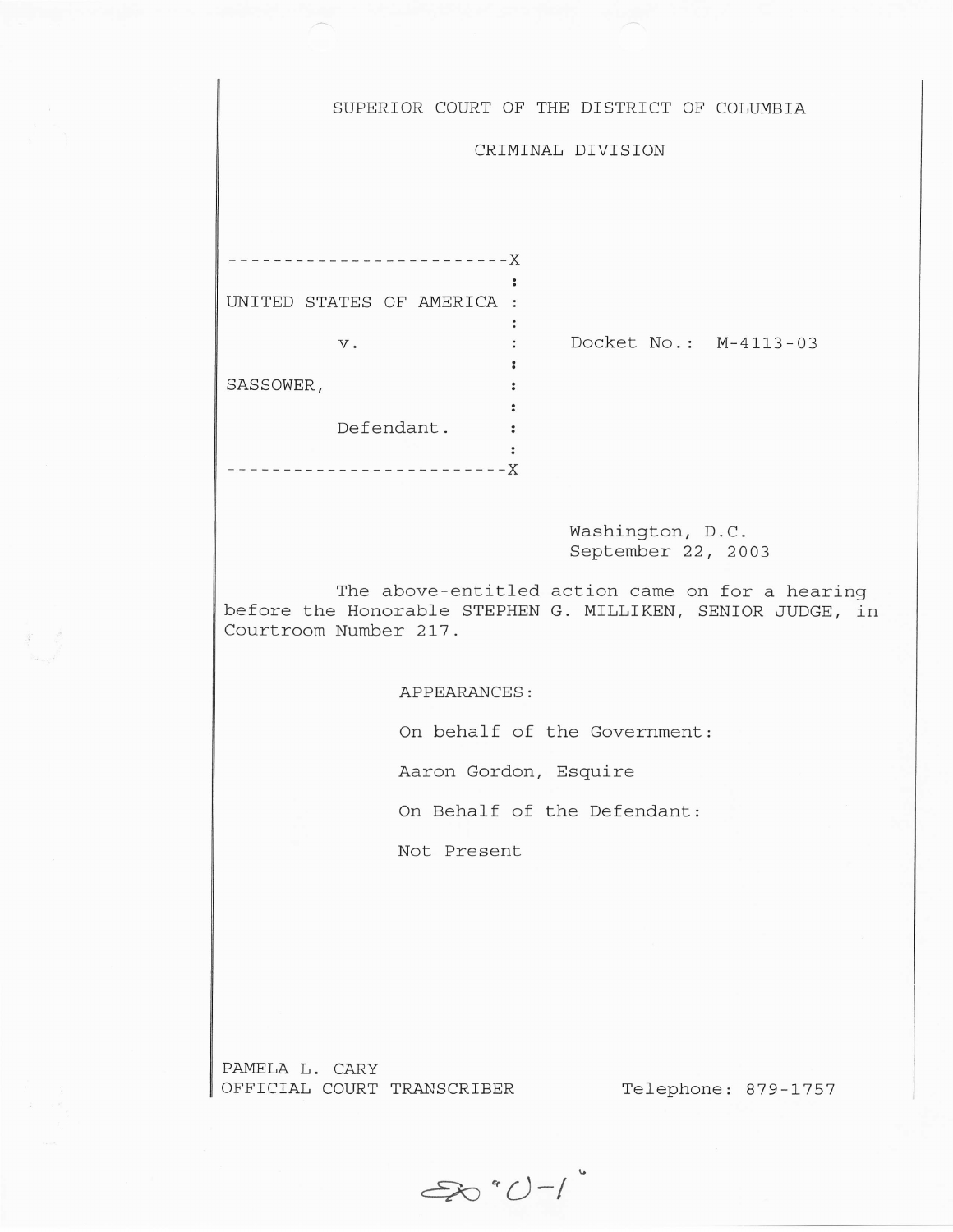| $\mathbf 1$    | $\underline{P} \underline{R} \underline{O} \underline{C} \underline{E} \underline{E} \underline{D} \underline{I} \underline{N} \underline{G} \underline{S}$ |
|----------------|-------------------------------------------------------------------------------------------------------------------------------------------------------------|
| 2              | THE DEPUTY CLERK: Number three on Friday's status                                                                                                           |
| 3              | hearing calendar, United States versus Elena Sassower, Case                                                                                                 |
| $\overline{4}$ | Number M-4113-03.                                                                                                                                           |
| 5              | MR. GORDON: Aaron Gordon here on behalf of the                                                                                                              |
| 6              | United States.                                                                                                                                              |
| $\overline{7}$ | THE DEPUTY CLERK: Your Honor, she doesn't -- this                                                                                                           |
| 8              | is a case where she's supposed to be representing herself. I                                                                                                |
| 9              | don't know.                                                                                                                                                 |
| 10             | I'm not sure what to do with this case. Bozzo                                                                                                               |
| 11             | (phonetic) is not representing her.                                                                                                                         |
| 12             | THE COURT: And that was up before?                                                                                                                          |
| 13             | THE DEPUTY CLERK: Friday, for a status hearing for                                                                                                          |
| 14             | her to ascertain her own counsel.                                                                                                                           |
| 15             | THE COURT: Judicial summons for the 21st of                                                                                                                 |
| 16             | October.                                                                                                                                                    |
| 17             | THE DEPUTY CLERK: The 21 <sup>st</sup> of October? Okay.                                                                                                    |
| 18             | MR. GORDON: Is that for status or trial, Your                                                                                                               |
| 19             | Honor?                                                                                                                                                      |
| 20             | THE COURT: We're going to have a trial.                                                                                                                     |
| 21             | THE DEPUTY CLERK: A trial?                                                                                                                                  |
| 22             | THE COURT: Yeah. Why not?                                                                                                                                   |
| 23             | (Thereupon, the proceedings were concluded.)                                                                                                                |
| 24             | $^\star$<br>$\star$<br>$^\star$                                                                                                                             |
| 25             |                                                                                                                                                             |

 $\overline{a}$